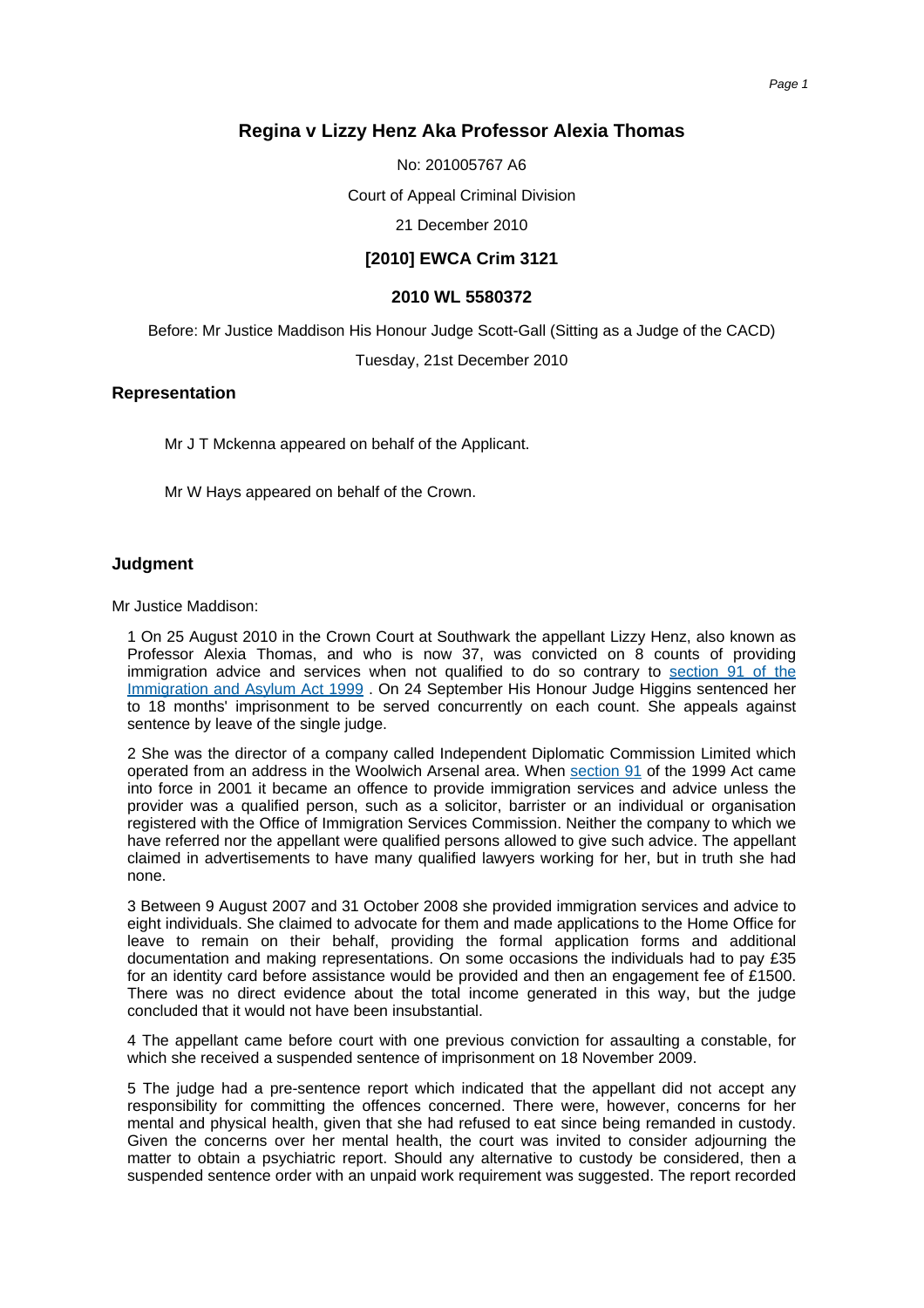that the appellant's four children had been living with her ex-husband since her remand in custody.

6 Passing sentence the judge observed that this was not merely a technical offence. It was plain that the operation was designed to generate an unlawful income for the appellant, and that any benefit to others would be no more than incidental or accidental. The judge said the appellant had no regard to the harm that she might do to those who put their trust in her. Having presided over the appellant's trial the judge concluded that she had been guilty of the most deplorable and deeply antisocial behaviour, including serious breaches of the trust which she encouraged others, many of whom were highly vulnerable, to place in her. The judge said that he would take account of the pre-sentence report and the appellant's personal circumstances, but there was virtually no mitigation. The histrionics which she had displayed during trial and her behaviour in prison were driven by only two motives, an attempt to distract attention from her serious and routine criminality and an attempt to minimise the consequences. The judge observed that the maximum sentence for each of the offences was 2 years' imprisonment, and went on to pass the concurrent sentences of 18 months to which we have referred.

7 The grounds of appeal initially concerned the length of the sentence, which it was said was manifestly excessive having regard to the personal circumstances of the appellant and to such guidance as was available as to the appropriate sentence for a case of this kind.

8 In the latter regard, reliance was placed on the appellant's behalf on the case of Clark [\[2008\]](http://login.westlaw.co.uk/maf/wluk/ext/app/document?src=doc&linktype=ref&context=248&crumb-action=replace&docguid=I700E35C0128611DD8C0D87A9379519D2) [EWCA](http://login.westlaw.co.uk/maf/wluk/ext/app/document?src=doc&linktype=ref&context=248&crumb-action=replace&docguid=I700E35C0128611DD8C0D87A9379519D2) Crim. 893 and on a schedule helpfully provided by the prosecution setting out sentences that had been passed in broadly comparable cases in various Crown and Magistrates' Courts. We have to say that having considered those other cases, our provisional view would be that the sentence of 18 months in total was indeed too long, but things have moved on and it is unnecessary for us to consider that aspect of the case in any further detail.

9 Things have moved on because although there was no way at all of knowing this at the time the case was before the Crown Court, it now seems likely that the behaviour of the applicant, both at the time of committing the offences and at the time of and subsequent to the trial, was caused or contributed towards by her mental illness. When this case first came before us on 10 December of this year, we had a report from Dr Sergei Grachev, indicating that on 25 November 2010 the appellant had been moved from prison to the Bracton Centre, a psychiatric unit in Dartford, Kent, with a mental state mainly characterised by persecutory delusions, grandiose ideas and abnormal affective state with agitation. We adjourned for a full psychiatric report to be prepared with a more detailed diagnosis and prognosis.

10 We have now received a report dated 20 December from Dr Catherine Penny, a specialty registrar in forensic psychiatry at the Bracton Centre. She is approved under [section](http://login.westlaw.co.uk/maf/wluk/ext/app/document?src=doc&linktype=ref&context=248&crumb-action=replace&docguid=IA13DD320E44911DA8D70A0E70A78ED65) 12 of the [Mental](http://login.westlaw.co.uk/maf/wluk/ext/app/document?src=doc&linktype=ref&context=248&crumb-action=replace&docguid=IA13DD320E44911DA8D70A0E70A78ED65) Health Act 1983 . We have today been provided with a further or the from Dr Chatterjee, also approved under [section](http://login.westlaw.co.uk/maf/wluk/ext/app/document?src=doc&linktype=ref&context=248&crumb-action=replace&docguid=IA13DD320E44911DA8D70A0E70A78ED65) 12 of the Mental Health Act . We are grateful to both medical practitioners, but in particular to Dr Penny, for the speed and thoroughness with which they have prepared their helpful reports, all of which we have read.

11 It is clear that the appellant does indeed have both grandiose and persecutory delusions. Both doctors state that she suffers from a mental illness known as delusional disorder. This probably developed during late adolescence or early adult life. The disorder contributed to the commission of the offences now before the court in that the appellant believed that she did have special expertise in immigration law, and could therefore legitimately help people with their immigration problems. This disorder, it appears, can often be persistent, particularly without treatment.

12 The appellant has not yet shown any significant response to medication. She lacks insight into her own disorder. Were she to be returned to prison or released into the community without responding to treatment, then she would not accept treatment. In those circumstances the recommendation is for a hospital order under section 37 of the Mental Health Act 1987 .

13 Mr McKenna, who represents the appellant today, has said everything on her behalf that could properly be said. He has told us of the instructions which he has received from the appellant to the effect that she does not feel that a hospital order is necessary or appropriate. He has asked us to consider the possibility of a community order with a mental health requirement, but the concluding paragraphs of Dr Penny's report really provide the answer, and a compelling answer it is, to that suggestion. The fact is that given her lack of insight into her own